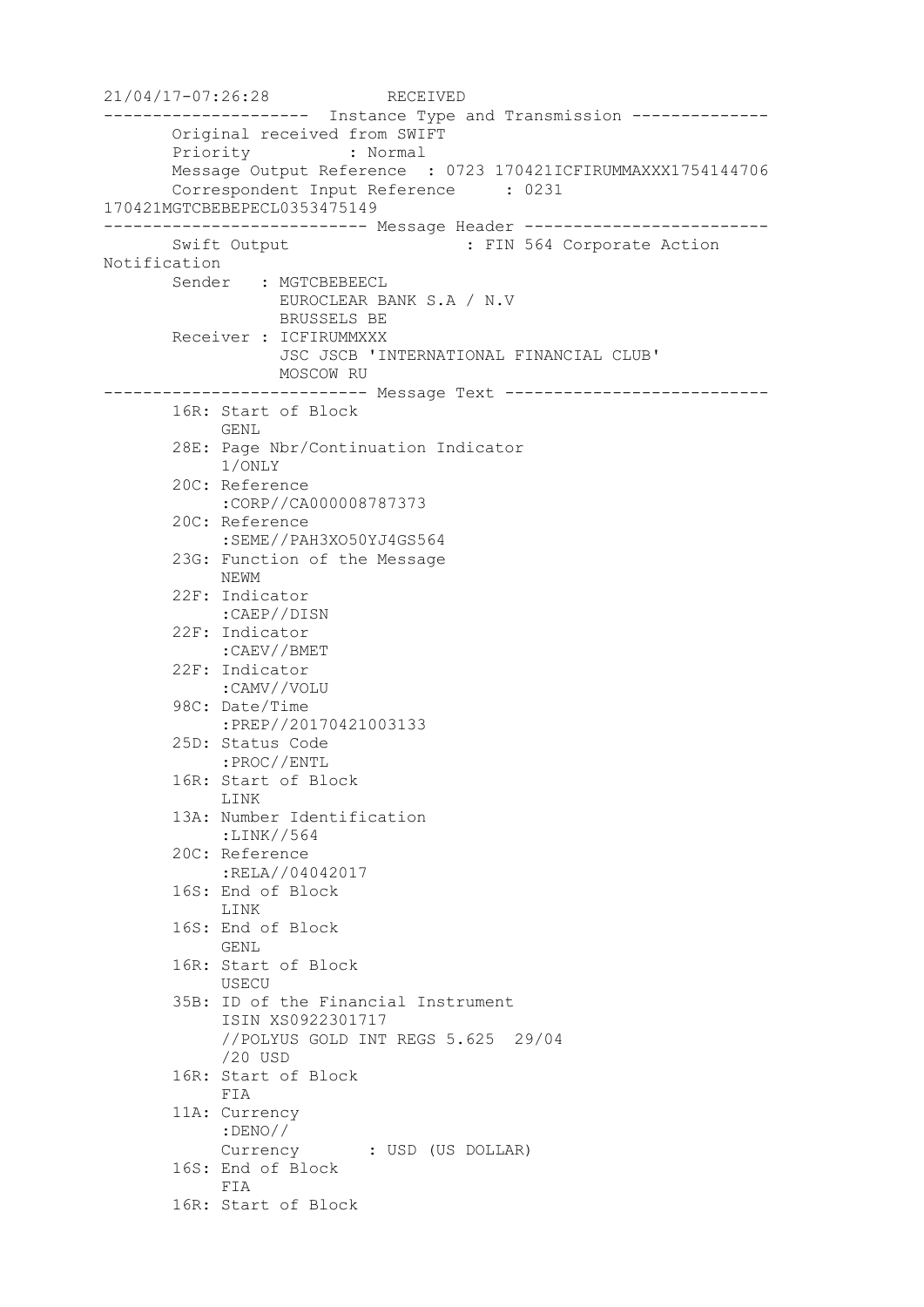| ACCTINFO                                                      |
|---------------------------------------------------------------|
| 97A: Account                                                  |
| :SAFE//47637                                                  |
|                                                               |
| 16S: End of Block                                             |
| ACCTINFO                                                      |
| 16S: End of Block                                             |
| USECU                                                         |
| 16R: Start of Block                                           |
| CADETL                                                        |
| 98A: Date/Time                                                |
| :ANOU//20170327                                               |
| 22F: Indicator                                                |
| :ADDB//CAPA                                                   |
| 16S: End of Block                                             |
| CADETL<br>16R: Start of Block                                 |
| CAOPTN                                                        |
| 13A: Number Identification                                    |
| :CAON//001                                                    |
| 22F: Indicator                                                |
| :CAOP//CONY                                                   |
| 11A: Currency                                                 |
| $:$ OPTN//                                                    |
| Currency : USD (US DOLLAR)                                    |
| 17B: Flag                                                     |
| $:$ $DFLT//N$                                                 |
| 98C: Date/Time                                                |
| :RDDT//20170411160000                                         |
| 69A: Period                                                   |
| :PWAL//20170327/20170411                                      |
| 36B: Quantity of Financial Instrument                         |
| :MIEX//FAMT/                                                  |
| #200000, #<br>Amount<br>36B: Quantity of Financial Instrument |
| $:$ MILT//FAMT/                                               |
| Amount<br>#1000, #                                            |
| 16R: Start of Block                                           |
| CASHMOVE                                                      |
| 22H: Indicator                                                |
| :CRDB//CRED                                                   |
| 22H: Indicator                                                |
| :CONT//ACTU                                                   |
| 97A: Account                                                  |
| :CASH//47637                                                  |
|                                                               |
| 98B: Date/Time                                                |
| :PAYD//UKWN<br>98A: Date/Time                                 |
| :VALU//20170428                                               |
| 90B: Price                                                    |
| :OFFR//ACTU/                                                  |
| : USD (US DOLLAR)<br>Currency                                 |
| 2, 5                                                          |
| 16S: End of Block                                             |
| CASHMOVE                                                      |
| 16S: End of Block                                             |
|                                                               |
| CAOPTN                                                        |
| 16R: Start of Block                                           |
| ADDINFO<br>70E: Narrative                                     |